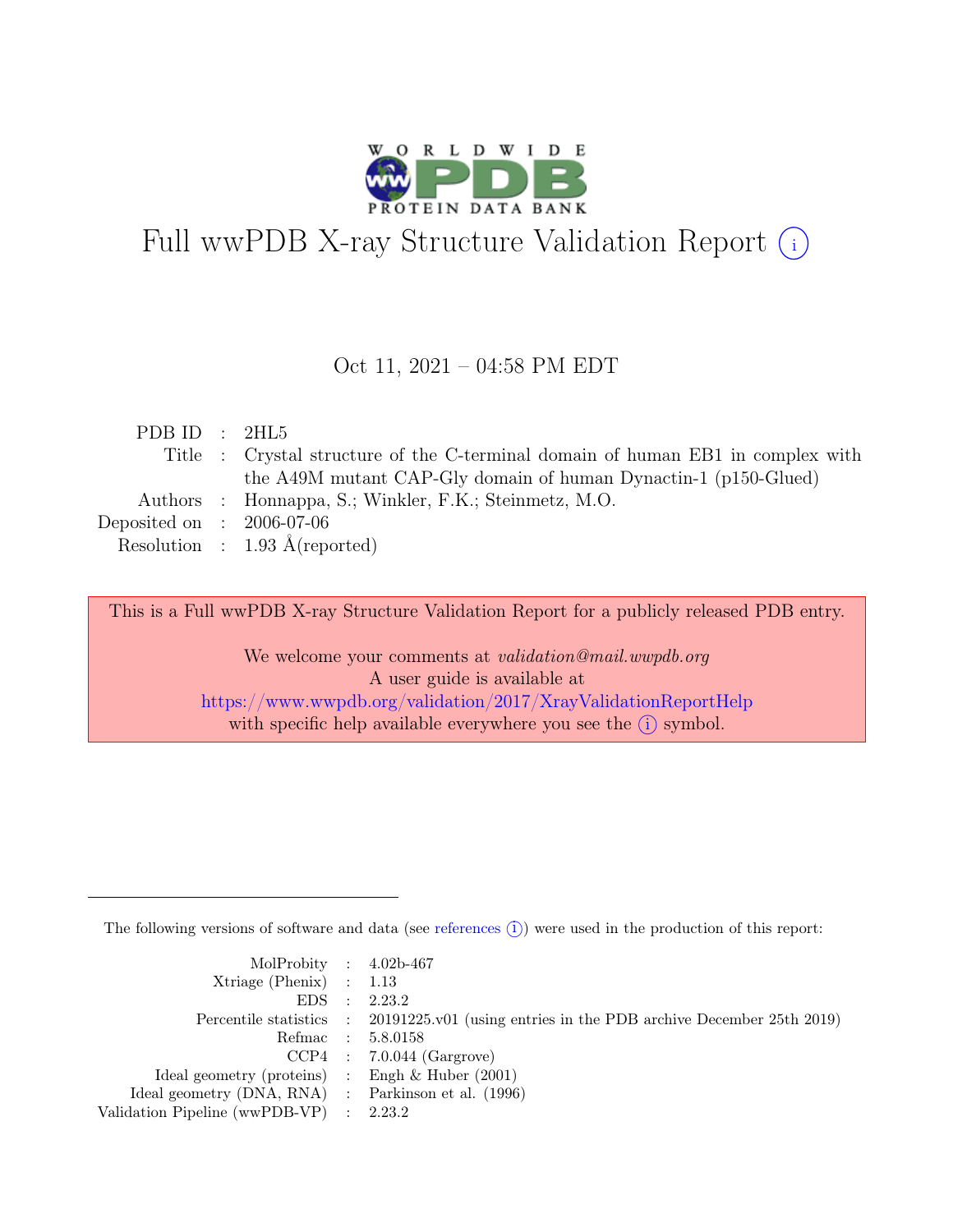## 1 Overall quality at a glance  $(i)$

The following experimental techniques were used to determine the structure: X-RAY DIFFRACTION

The reported resolution of this entry is 1.93 Å.

Percentile scores (ranging between 0-100) for global validation metrics of the entry are shown in the following graphic. The table shows the number of entries on which the scores are based.



| Metric                    | Whole archive<br>$(\#Entries)$ | Similar resolution<br>$(\# \text{Entries}, \text{ resolution } \text{range}(\AA))$ |
|---------------------------|--------------------------------|------------------------------------------------------------------------------------|
| $R_{free}$                | 130704                         | $4310(1.96-1.92)$                                                                  |
| $\overline{\text{Class}}$ | 141614                         | $1023(1.94-1.94)$                                                                  |
| Ramachandran outliers     | 138981                         | $1007(1.94-1.94)$                                                                  |
| Sidechain outliers        | 138945                         | $1007(1.94-1.94)$                                                                  |
| RSRZ outliers             | 127900                         | $4250(1.96-1.92)$                                                                  |

The table below summarises the geometric issues observed across the polymeric chains and their fit to the electron density. The red, orange, yellow and green segments of the lower bar indicate the fraction of residues that contain outliers for  $\geq$ =3, 2, 1 and 0 types of geometric quality criteria respectively. A grey segment represents the fraction of residues that are not modelled. The numeric value for each fraction is indicated below the corresponding segment, with a dot representing fractions <=5% The upper red bar (where present) indicates the fraction of residues that have poor fit to the electron density. The numeric value is given above the bar.

| Mol      | Chain $ $ | $\mid$ Length | Quality of chain |         |          |  |  |  |
|----------|-----------|---------------|------------------|---------|----------|--|--|--|
|          | А         | 80            | 10%<br>62%       | $8\%$ . | 29%      |  |  |  |
|          | B         | 80            | 11%<br>68%       | 6%      | 26%      |  |  |  |
| റ        |           | 97            | 7%<br>78%        |         | 22%      |  |  |  |
| $\Omega$ |           | 97            | 6%<br>65%        | 12%     | 22%<br>٠ |  |  |  |

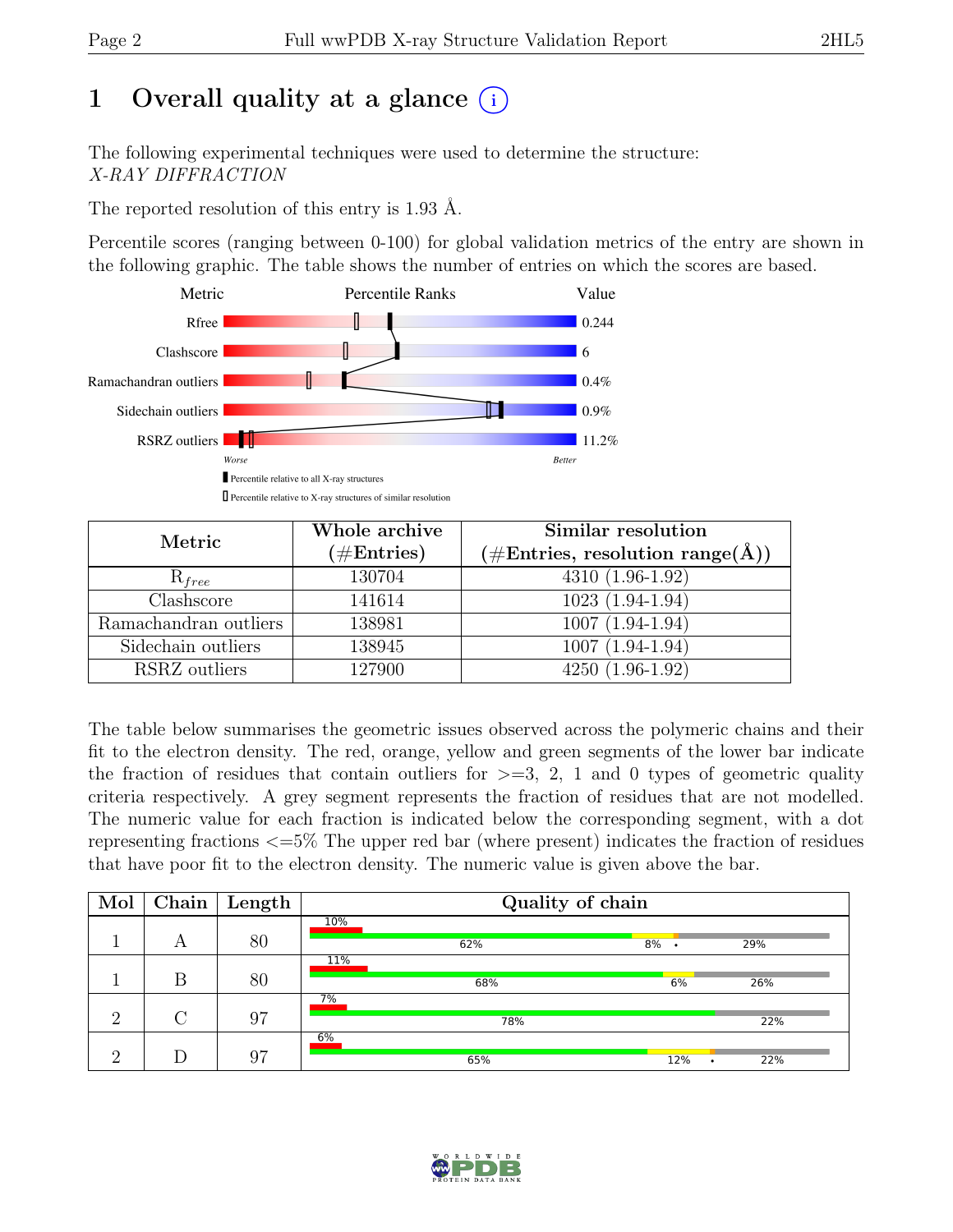## 2 Entry composition  $(i)$

There are 4 unique types of molecules in this entry. The entry contains 2272 atoms, of which 0 are hydrogens and 0 are deuteriums.

In the tables below, the ZeroOcc column contains the number of atoms modelled with zero occupancy, the AltConf column contains the number of residues with at least one atom in alternate conformation and the Trace column contains the number of residues modelled with at most 2 atoms.

• Molecule 1 is a protein called Microtubule-associated protein RP/EB family member 1.

|  | Mol   Chain   Residues | Atoms         |               |  |  | $ZeroOcc \mid AltConf \mid Trace$ |  |  |
|--|------------------------|---------------|---------------|--|--|-----------------------------------|--|--|
|  | 57                     |               | Total C N O S |  |  |                                   |  |  |
|  |                        | 470           | 296 77 95 2   |  |  |                                   |  |  |
|  | 59                     | Total C N O S |               |  |  |                                   |  |  |
|  |                        | 483           | 303 79 99     |  |  |                                   |  |  |

There are 4 discrepancies between the modelled and reference sequences:

| Chain | Residue | Modelled   Actual | Comment                                    | Reference |
|-------|---------|-------------------|--------------------------------------------|-----------|
|       | 189     | GLY               | cloning artifact   UNP $Q15691$            |           |
|       | 190     | <b>SER</b>        | cloning artifact   UNP $Q1\overline{5691}$ |           |
| В     | 189     | <b>GLY</b>        | cloning artifact   UNP $Q15691$            |           |
| R     | 190     | <b>SER</b>        | cloning artifact   UNP $Q15691$            |           |

• Molecule 2 is a protein called Dynactin-1.

| Mol | Chain Residues | $\rm{Atoms}$   |     |                      |       |  | ZeroOcc   AltConf   Trace |  |
|-----|----------------|----------------|-----|----------------------|-------|--|---------------------------|--|
|     | 76             | Total C<br>587 |     | - N<br>371 106 108 2 |       |  |                           |  |
|     | 76             | Total C<br>580 | 366 | 106                  | 106 2 |  |                           |  |

There are 8 discrepancies between the modelled and reference sequences:

| Chain   | Residue | Modelled   | Actual | Comment             | Reference         |
|---------|---------|------------|--------|---------------------|-------------------|
|         | 15      | <b>GLY</b> |        | cloning artifact    | <b>UNP Q14203</b> |
| $\rm C$ | 16      | <b>SER</b> |        | cloning artifact    | <b>UNP Q14203</b> |
| $\rm C$ | 17      | <b>HIS</b> |        | cloning artifact    | <b>UNP Q14203</b> |
| $\rm C$ | 49      | <b>MET</b> | ALA    | engineered mutation | <b>UNP Q14203</b> |
| D       | 15      | <b>GLY</b> |        | cloning artifact    | <b>UNP Q14203</b> |
| D       | 16      | <b>SER</b> |        | cloning artifact    | <b>UNP Q14203</b> |
| D       | 17      | <b>HIS</b> |        | cloning artifact    | <b>UNP Q14203</b> |
| D       | 49      | <b>MET</b> | ALA    | engineered mutation | <b>UNP Q14203</b> |

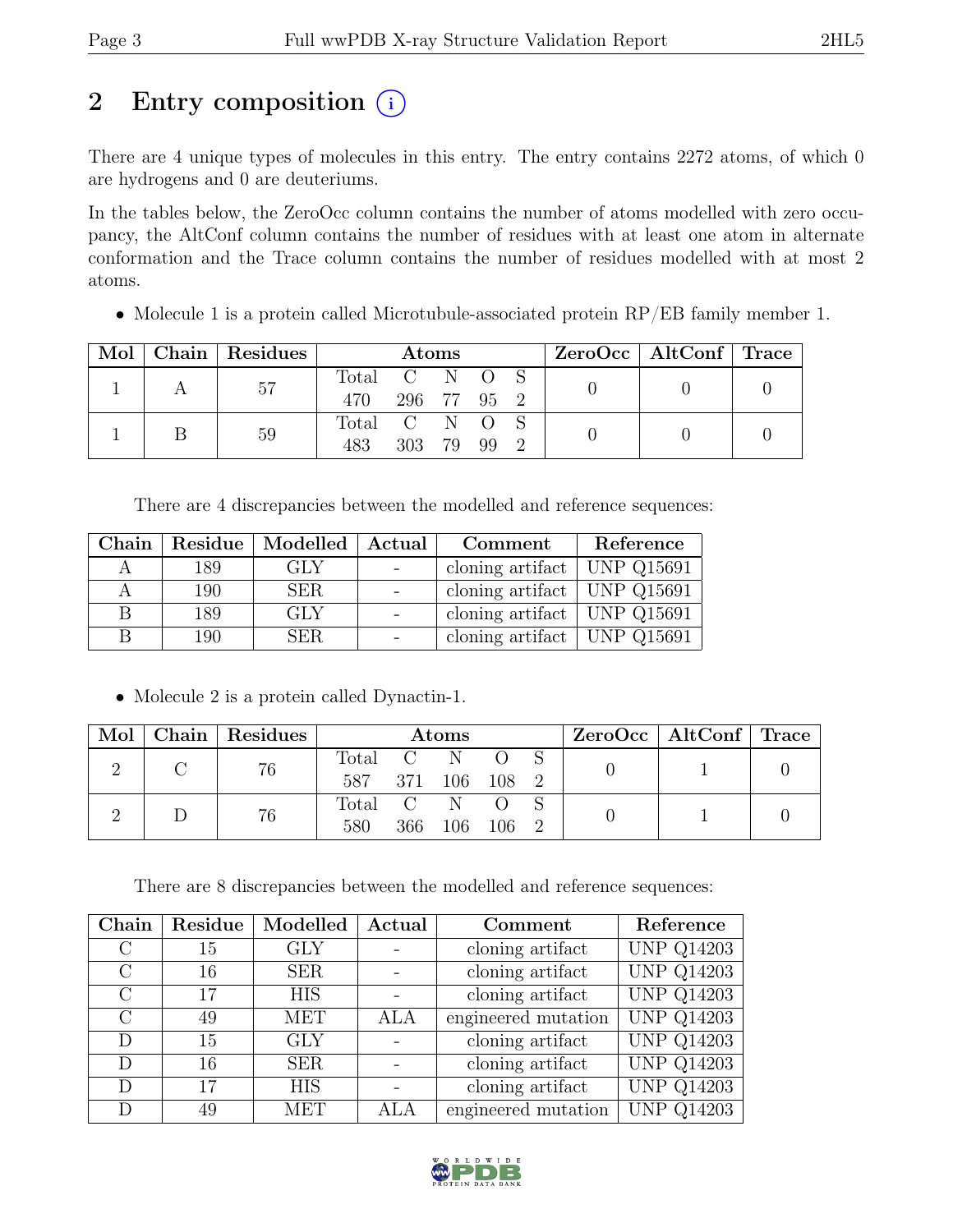• Molecule 3 is CHLORIDE ION (three-letter code: CL) (formula: Cl).

|  | Mol   Chain   Residues | Atoms              | $\mid$ ZeroOcc $\mid$ AltConf |  |
|--|------------------------|--------------------|-------------------------------|--|
|  |                        | Total <sub>C</sub> |                               |  |

 $\bullet\,$  Molecule 4 is water.

| Mol |   | Chain   Residues | Atoms                               | ZeroOcc   AltConf |
|-----|---|------------------|-------------------------------------|-------------------|
|     |   | 32               | Total<br>$\circ$<br>32<br>32        |                   |
|     | C | 51               | Total<br>$\overline{O}$<br>51<br>51 |                   |
|     | В | 30               | Total<br>$\Omega$<br>30<br>30       |                   |
|     |   | 38               | Total<br>$\bigcirc$<br>38<br>38     |                   |

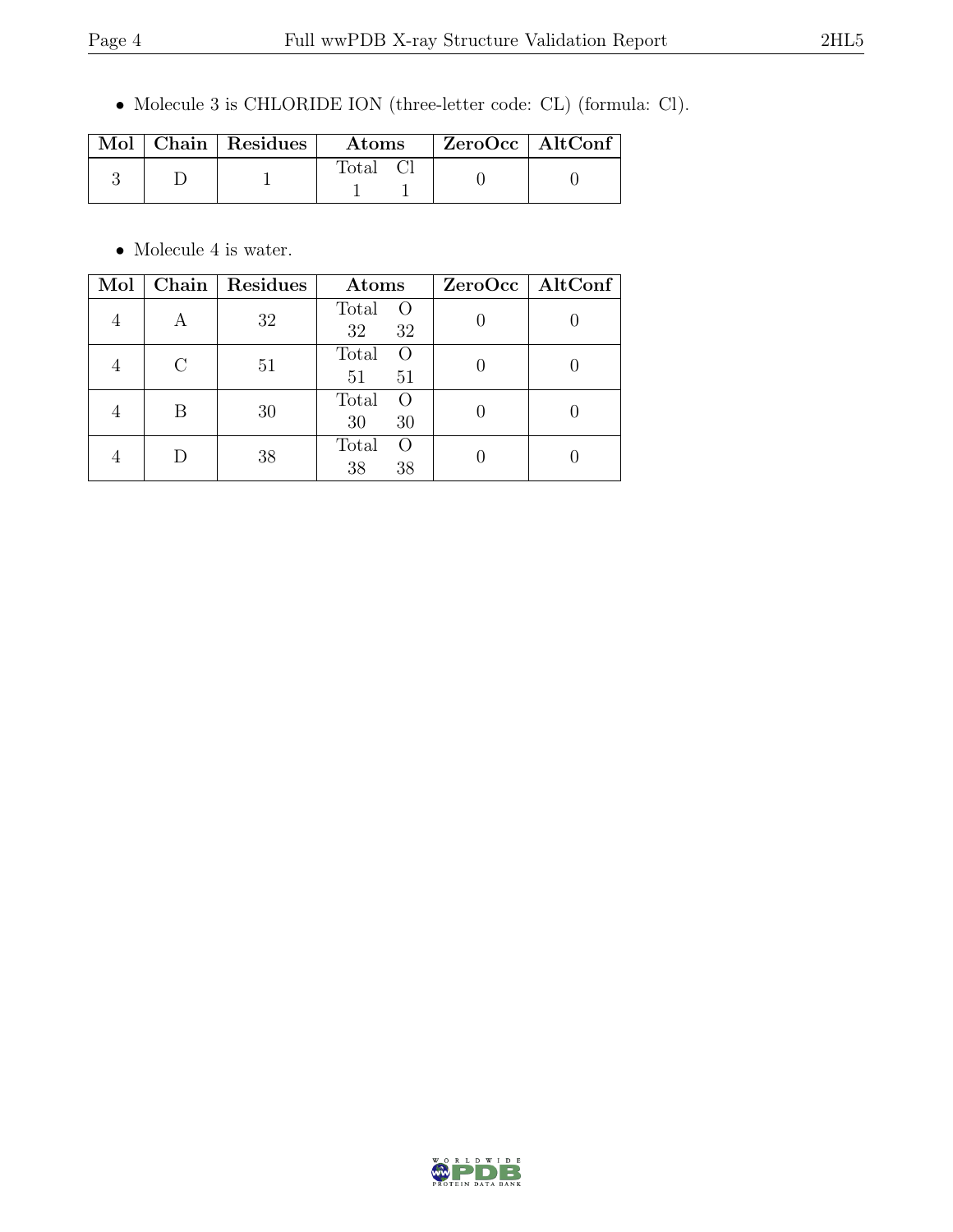### 3 Residue-property plots  $(i)$

These plots are drawn for all protein, RNA, DNA and oligosaccharide chains in the entry. The first graphic for a chain summarises the proportions of the various outlier classes displayed in the second graphic. The second graphic shows the sequence view annotated by issues in geometry and electron density. Residues are color-coded according to the number of geometric quality criteria for which they contain at least one outlier:  $green = 0$ , yellow  $= 1$ , orange  $= 2$  and red  $= 3$  or more. A red dot above a residue indicates a poor fit to the electron density (RSRZ > 2). Stretches of 2 or more consecutive residues without any outlier are shown as a green connector. Residues present in the sample, but not in the model, are shown in grey.

• Molecule 1: Microtubule-associated protein RP/EB family member 1



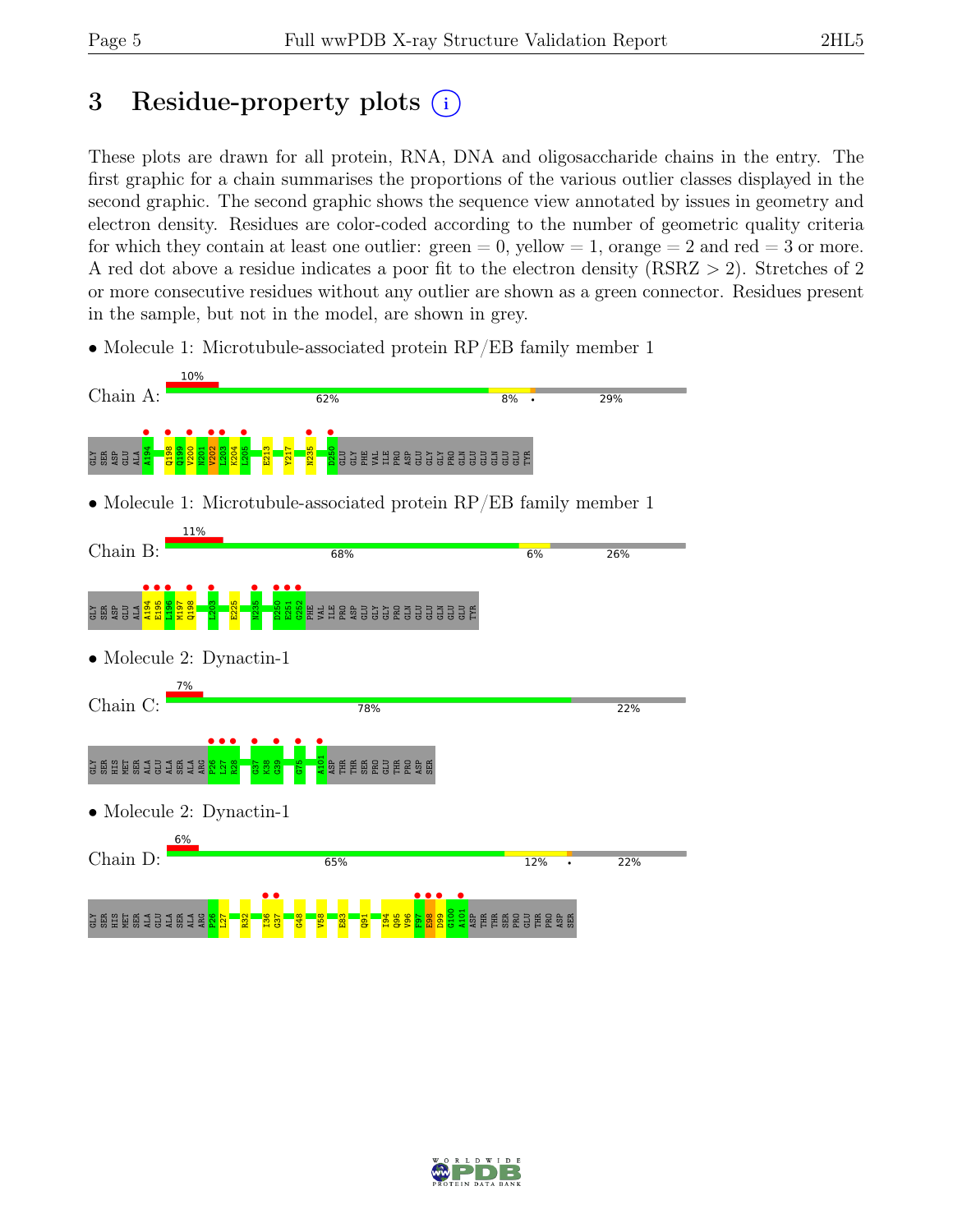## 4 Data and refinement statistics  $(i)$

| Property                                                             | Value                                           | <b>Source</b>  |
|----------------------------------------------------------------------|-------------------------------------------------|----------------|
| Space group                                                          | P 21 21 2                                       | Depositor      |
| $\overline{Cell}$ constants                                          | 86.41Å 101.30Å<br>$40.05\text{\AA}$             |                |
| a, b, c, $\alpha$ , $\beta$ , $\gamma$                               | $90.00^\circ$<br>$90.00^\circ$<br>$90.00^\circ$ | Depositor      |
| Resolution $(A)$                                                     | 65.80<br>1.93<br>$\equiv$ .                     | Depositor      |
|                                                                      | 39.74<br>$-1.93$                                | <b>EDS</b>     |
| % Data completeness                                                  | 98.8 (65.80-1.93)                               | Depositor      |
| (in resolution range)                                                | 98.8 (39.74-1.93)                               | <b>EDS</b>     |
| $R_{merge}$                                                          | (Not available)                                 | Depositor      |
| $\mathrm{R}_{sym}$                                                   | (Not available)                                 | Depositor      |
| $\langle I/\sigma(I) \rangle$ <sup>1</sup>                           | 4.91 (at $1.94$ Å)                              | Xtriage        |
| Refinement program                                                   | <b>REFMAC 5.2.0005</b>                          | Depositor      |
|                                                                      | 0.211<br>0.242<br>$\ddot{\phantom{0}}$          | Depositor      |
| $R, R_{free}$                                                        | $0.211$ ,<br>0.244                              | DCC            |
| $R_{free}$ test set                                                  | 1349 reflections $(5.02\%)$                     | wwPDB-VP       |
| Wilson B-factor $(A^2)$                                              | 30.2                                            | Xtriage        |
| Anisotropy                                                           | 0.661                                           | Xtriage        |
| Bulk solvent $k_{sol}(e/\mathring{A}^3)$ , $B_{sol}(\mathring{A}^2)$ | $0.37$ , 48.2                                   | <b>EDS</b>     |
| L-test for $\mathrm{twinning}^2$                                     | $< L >$ = 0.46, $< L2 >$ = 0.29                 | <b>Xtriage</b> |
| Estimated twinning fraction                                          | No twinning to report.                          | Xtriage        |
| $F_o, F_c$ correlation                                               | 0.93                                            | <b>EDS</b>     |
| Total number of atoms                                                | 2272                                            | wwPDB-VP       |
| Average B, all atoms $(A^2)$                                         | 39.0                                            | wwPDB-VP       |

Xtriage's analysis on translational NCS is as follows: The largest off-origin peak in the Patterson function is 5.33% of the height of the origin peak. No significant pseudotranslation is detected.

<sup>&</sup>lt;sup>2</sup>Theoretical values of  $\langle |L| \rangle$ ,  $\langle L^2 \rangle$  for acentric reflections are 0.5, 0.333 respectively for untwinned datasets, and 0.375, 0.2 for perfectly twinned datasets.



<span id="page-5-1"></span><span id="page-5-0"></span><sup>1</sup> Intensities estimated from amplitudes.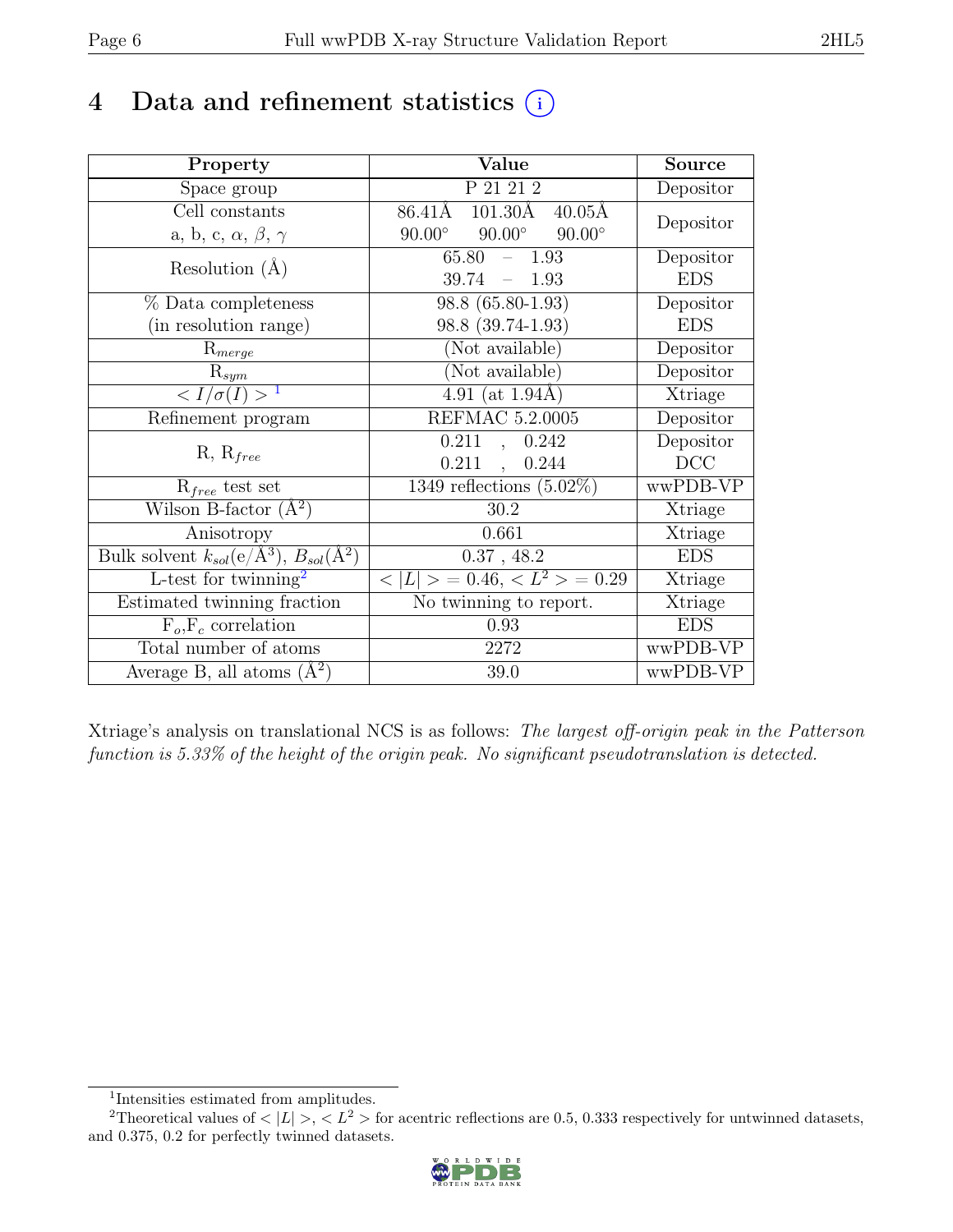## 5 Model quality  $(i)$

### 5.1 Standard geometry  $(i)$

Bond lengths and bond angles in the following residue types are not validated in this section: CL

The Z score for a bond length (or angle) is the number of standard deviations the observed value is removed from the expected value. A bond length (or angle) with  $|Z| > 5$  is considered an outlier worth inspection. RMSZ is the root-mean-square of all Z scores of the bond lengths (or angles).

| Mol                         | Chain                 |             | Bond lengths | Bond angles |                |  |
|-----------------------------|-----------------------|-------------|--------------|-------------|----------------|--|
|                             |                       | <b>RMSZ</b> | $\# Z  > 5$  | <b>RMSZ</b> | # $ Z  > 5$    |  |
| 1.                          |                       | 0.71        | 0/474        | 0.61        | 0/639          |  |
| 1                           | В                     | 0.52        | 0/487        | 0.66        | 0/656          |  |
| $\mathcal{D}_{\mathcal{L}}$ | $\mathcal{C}_{\cdot}$ | 0.55        | 0/608        | 0.63        | 0/815          |  |
| $\mathcal{D}_{\mathcal{L}}$ | D                     | 0.50        | 0/590        | 0.60        | $^{\prime}791$ |  |
| All                         | All                   | 0.57        | /2159        | 0.62        | '2901          |  |

There are no bond length outliers.

There are no bond angle outliers.

There are no chirality outliers.

There are no planarity outliers.

### 5.2 Too-close contacts (i)

In the following table, the Non-H and H(model) columns list the number of non-hydrogen atoms and hydrogen atoms in the chain respectively. The H(added) column lists the number of hydrogen atoms added and optimized by MolProbity. The Clashes column lists the number of clashes within the asymmetric unit, whereas Symm-Clashes lists symmetry-related clashes.

| Mol                         | Chain |      | Non-H $\mid$ H(model) | H(added) | Clashes | Symm-Clashes |
|-----------------------------|-------|------|-----------------------|----------|---------|--------------|
|                             |       | 470  |                       | 465      |         |              |
|                             | В     | 483  |                       | 474      |         |              |
| 2                           | €     | 587  |                       | 585      |         |              |
| $\mathcal{D}_{\mathcal{L}}$ | D     | 580  |                       | 576      | 12      |              |
| 3                           | I)    |      |                       |          |         |              |
|                             |       | 32   |                       |          |         |              |
|                             | В     | 30   |                       |          |         |              |
|                             | €     | 51   |                       |          |         |              |
|                             | I)    | 38   |                       |          |         |              |
|                             | Аll   | 2272 |                       | 2100     | 25      |              |

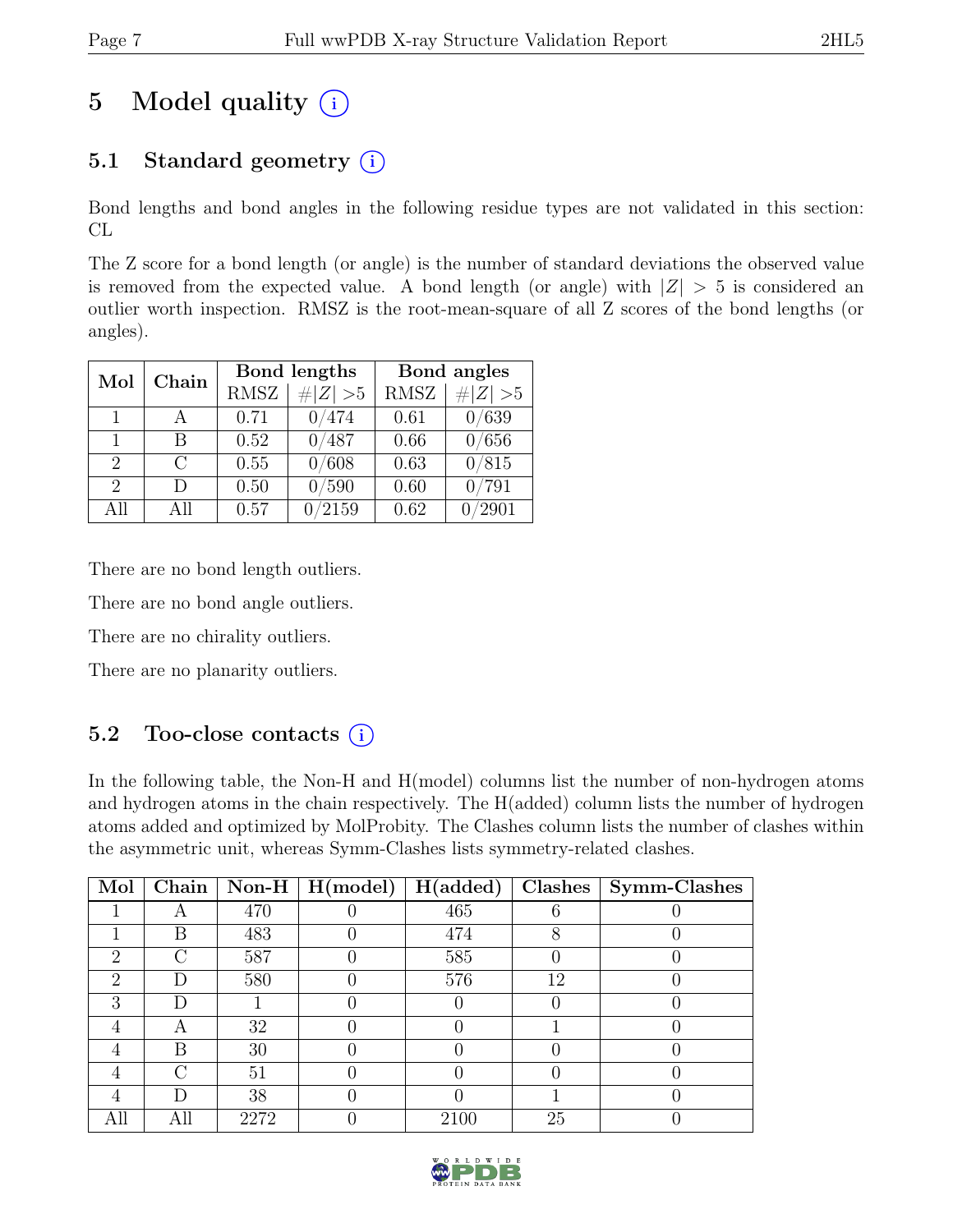The all-atom clashscore is defined as the number of clashes found per 1000 atoms (including hydrogen atoms). The all-atom clashscore for this structure is 6.

All (25) close contacts within the same asymmetric unit are listed below, sorted by their clash magnitude.

| Atom-1             | Atom-2             | Interatomic      | Clash         |
|--------------------|--------------------|------------------|---------------|
|                    |                    | distance $(\AA)$ | overlap $(A)$ |
| 2:D:98:GLU:HB3     | 2:D:99:ASP:HA      | 1.19             | 1.10          |
| 1:A:200:VAL:HG12   | 1:A:204:LYS:HE3    | 1.48             | 0.94          |
| 2: D: 98: GLU: CB  | 2: D: 99: ASP: HA  | 2.00             | 0.92          |
| 2:D:98:GLU:HB3     | 2: D:99: ASP:CA    | 2.08             | 0.81          |
| 1: A:200: VAL:CG1  | 1: A:204:LYS:HE3   | 2.17             | 0.74          |
| 1:A:198:GLN:O      | 1:A:202:VAL:HG12   | 1.89             | 0.72          |
| 1:B:195:GLU:HA     | 1:B:197:MET:H      | 1.55             | 0.71          |
| 1:B:195:GLU:CA     | 1:B:197:MET:H      | 2.10             | 0.64          |
| 1:B:195:GLU:HB3    | 1:B:197:MET:H      | 1.64             | 0.62          |
| 2:D:32:ARG:HB2     | 2:D:98:GLU:HA      | 1.82             | 0.61          |
| 2: D: 95: GLN: HG2 | 4:D:270:HOH:O      | 2.04             | 0.58          |
| 1: B: 195: GLU: CB | 1:B:197:MET:H      | 2.20             | 0.54          |
| 2:D:58:VAL:HG11    | 2:D:94:ILE:HD11    | 1.90             | 0.53          |
| 1:B:195:GLU:HA     | 1:B:197:MET:N      | 2.22             | 0.52          |
| 1:B:195:GLU:HB3    | 1:B:198:GLN:H      | $1.75\,$         | 0.52          |
| 2: D: 98: GLU: CB  | 2: D:99: ASP:CA    | 2.81             | 0.51          |
| 1:B:194:ALA:C      | 1:B:195:GLU:HG2    | 2.34             | 0.48          |
| 2:D:27:LEU:HD22    | 2: D: 91: GLN: HG3 | 1.94             | 0.48          |
| 1:B:225:GLU:OE2    | 2:D:48:GLY:HA2     | 2.15             | 0.47          |
| 2:D:96:VAL:HG13    | 2:D:98:GLU:HG3     | 1.98             | 0.46          |
| 2:D:58:VAL:HG11    | 2: D: 94: ILE: CD1 | 2.46             | 0.45          |
| 1: A:213: GLU: HG2 | 1:A:217:TYR:CE2    | 2.52             | 0.45          |
| 1:A:200:VAL:O      | 1: A:204: LYS: HG3 | 2.18             | 0.43          |
| 1:A:235:ASN:HB2    | 4:A:287:HOH:O      | 2.19             | 0.43          |
| 2: D:36: ILE: HA   | 2: D:37: GLY: HA2  | 1.60             | 0.41          |

There are no symmetry-related clashes.

### 5.3 Torsion angles  $(i)$

#### 5.3.1 Protein backbone  $(i)$

In the following table, the Percentiles column shows the percent Ramachandran outliers of the chain as a percentile score with respect to all X-ray entries followed by that with respect to entries of similar resolution.

The Analysed column shows the number of residues for which the backbone conformation was

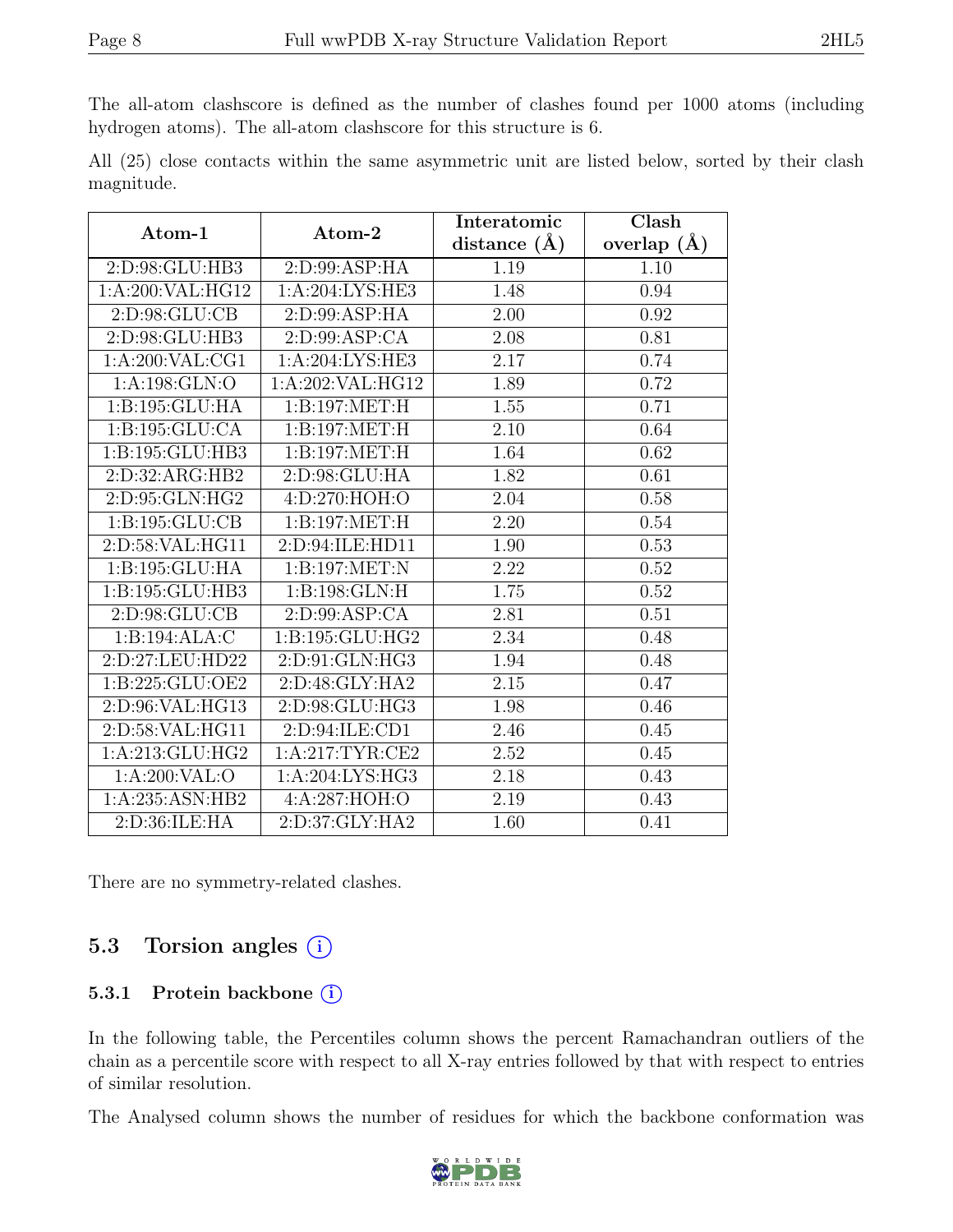| Mol            | Chain         | Analysed      | Favoured     | Allowed  | Outliers |     | Percentiles         |
|----------------|---------------|---------------|--------------|----------|----------|-----|---------------------|
|                | А             | 55/80(69%)    | 55 $(100\%)$ |          |          | 100 | $\vert$ 100 $\vert$ |
|                | B             | $57/80$ (71%) | 55 (96%)     | $2(4\%)$ |          | 100 | $100\vert$          |
| $\overline{2}$ | $\mathcal{C}$ | 76/97 (78%)   | $76(100\%)$  |          |          |     | 100                 |
| 2              | D             | $74/97$ (76%) | 71 $(96\%)$  | 2(3%)    | $1(1\%)$ |     | 3                   |
| All            | All           | 262/354(74%)  | 257 (98%)    | $4(2\%)$ | $1(0\%)$ | 34  | 24                  |

analysed, and the total number of residues.

All (1) Ramachandran outliers are listed below:

| Jol | Chain   Res | рe           |
|-----|-------------|--------------|
|     |             | . . <b>.</b> |

#### 5.3.2 Protein sidechains  $(i)$

In the following table, the Percentiles column shows the percent sidechain outliers of the chain as a percentile score with respect to all X-ray entries followed by that with respect to entries of similar resolution.

The Analysed column shows the number of residues for which the sidechain conformation was analysed, and the total number of residues.

| Mol                         | Chain   | Analysed         | Rotameric | <b>Outliers</b> | Percentiles |     |
|-----------------------------|---------|------------------|-----------|-----------------|-------------|-----|
|                             | A       | $53/71$ (75%)    | 52 (98%)  | $1(2\%)$        | 57          | 45  |
|                             | В       | $54/71$ (76%)    | 54 (100%) |                 | 100         | 100 |
| $\overline{2}$              | $\rm C$ | $61/76$ $(80\%)$ | 61 (100%) |                 | 100         | 100 |
| $\mathcal{D}_{\mathcal{L}}$ | D       | $59/76$ (78%)    | 58 (98%)  | $1(2\%)$        | 60          | 49  |
| All                         | All     | 227/294(77%)     | 225 (99%) | $2(1\%)$        | 78          | 75  |

All (2) residues with a non-rotameric sidechain are listed below:

| Mol | ${\rm Chain}$ | Res | ype |
|-----|---------------|-----|-----|
|     |               |     |     |
|     |               |     |     |

Sometimes sidechains can be flipped to improve hydrogen bonding and reduce clashes. All (5) such sidechains are listed below:

| Mol | Chain | Res | vpe |
|-----|-------|-----|-----|
|     |       |     |     |

Continued on next page...

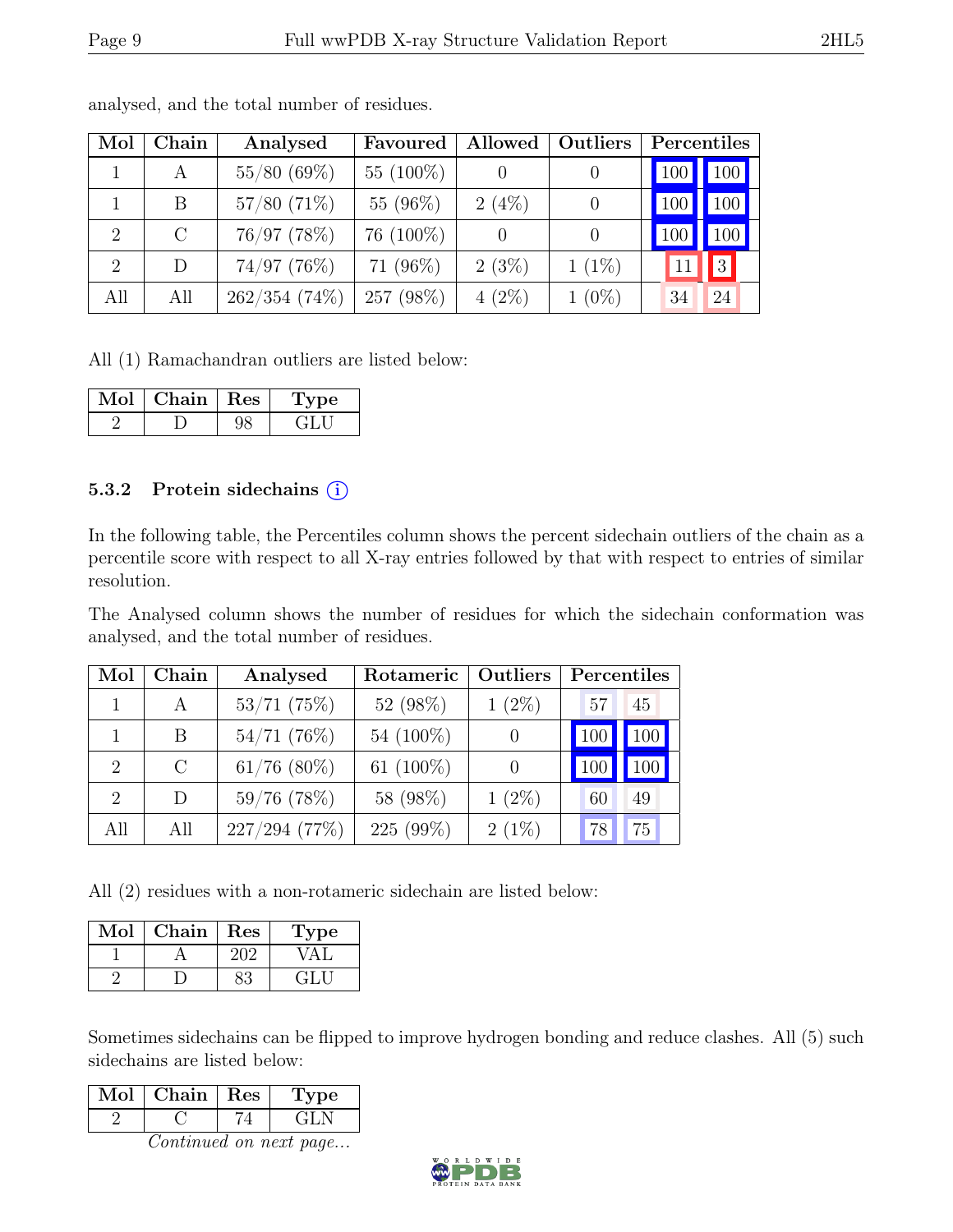Continued from previous page...

| Mol | Chain | Res | Type       |
|-----|-------|-----|------------|
|     |       | 91  | <b>GLN</b> |
|     |       | 198 | GLN        |
|     |       | 199 | GLN        |
|     |       |     | GLN        |

#### 5.3.3 RNA  $(i)$

There are no RNA molecules in this entry.

#### 5.4 Non-standard residues in protein, DNA, RNA chains  $\circ$

There are no non-standard protein/DNA/RNA residues in this entry.

#### 5.5 Carbohydrates  $(i)$

There are no monosaccharides in this entry.

#### 5.6 Ligand geometry  $(i)$

Of 1 ligands modelled in this entry, 1 is monoatomic - leaving 0 for Mogul analysis.

There are no bond length outliers.

There are no bond angle outliers.

There are no chirality outliers.

There are no torsion outliers.

There are no ring outliers.

No monomer is involved in short contacts.

#### 5.7 Other polymers  $(i)$

There are no such residues in this entry.

#### 5.8 Polymer linkage issues (i)

There are no chain breaks in this entry.

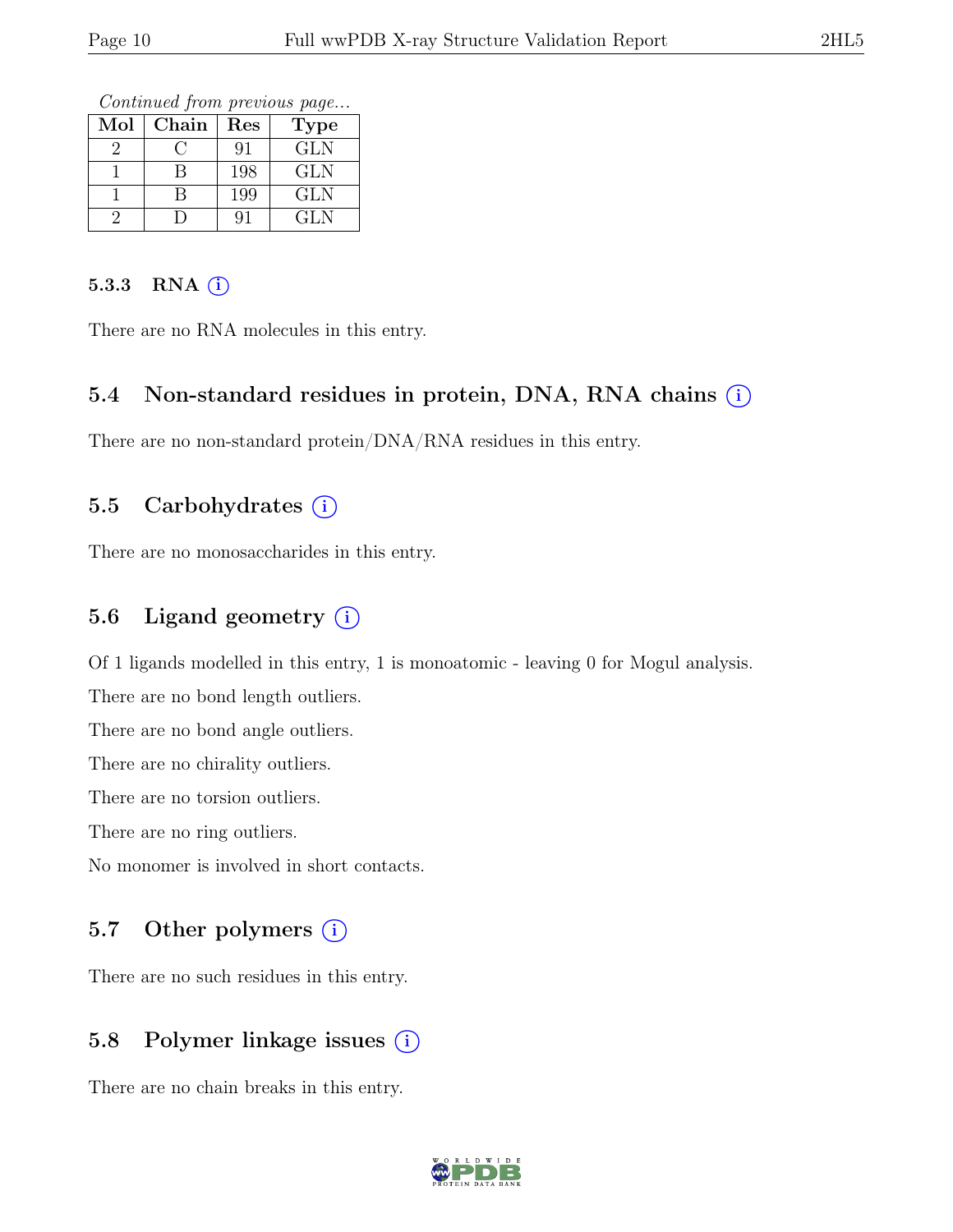## 6 Fit of model and data  $(i)$

### 6.1 Protein, DNA and RNA chains (i)

In the following table, the column labelled ' $\#\text{RSRZ}>2$ ' contains the number (and percentage) of RSRZ outliers, followed by percent RSRZ outliers for the chain as percentile scores relative to all X-ray entries and entries of similar resolution. The OWAB column contains the minimum, median,  $95<sup>th</sup>$  percentile and maximum values of the occupancy-weighted average B-factor per residue. The column labelled 'Q< 0.9' lists the number of (and percentage) of residues with an average occupancy less than 0.9.

| Mol | Chain | Analysed      | ${ <\hspace{-1.5pt}{\mathrm{RSRZ}} \hspace{-1.5pt}>}$ | $\#\text{RSRZ}\text{>2}$      | $OWAB(A^2)$    | Q <sub>0.9</sub> |
|-----|-------|---------------|-------------------------------------------------------|-------------------------------|----------------|------------------|
|     | A     | $57/80$ (71%) | 1.07                                                  | $8(14\%)$<br> 2               | 23, 37, 48, 62 |                  |
|     | B     | 59/80(73%)    | 1.03                                                  | 9(15%)<br> 2 <br>3            | 32, 36, 57, 65 |                  |
| 2   |       | 76/97 (78%)   | 0.74                                                  | $7(9\%)$<br>13 <sub>1</sub>   | 32, 37, 53, 61 | $(1\%)$          |
| 2   | D     | 76/97 (78%)   | 0.87                                                  | 6(7%)<br>12<br>18             | 31, 38, 54, 59 | $(1\%)$          |
| All | All   | 268/354(75%)  | 0.91                                                  | $\overline{5}$<br>30 $(11\%)$ | 23, 37, 54, 65 | $2(0\%)$         |

All (30) RSRZ outliers are listed below:

| Mol            | Chain                   | Res             | <b>Type</b>             | <b>RSRZ</b> |
|----------------|-------------------------|-----------------|-------------------------|-------------|
| $\mathbf{1}$   | B                       | 194             | ALA                     | 7.7         |
| $\overline{1}$ | $\, {\bf B}$            | 252             | <b>GLY</b>              | $5.4\,$     |
| $\overline{1}$ | $\overline{A}$          | 202             | <b>VAL</b>              | 4.6         |
| $\mathbf{1}$   | $\overline{A}$          | 250             | ASP                     | 3.7         |
| $\overline{2}$ | $\overline{\rm C}$      | $75\,$          | $\overline{\text{GLY}}$ | 3.6         |
| $\overline{1}$ | $\overline{A}$          | 205             | <b>LEU</b>              | $3.5\,$     |
| $\overline{2}$ | $\overline{C}$          | 37              | <b>GLY</b>              | 3.3         |
| $\overline{2}$ | $\overline{\rm C}$      | 101             | ALA                     | 3.1         |
| $\overline{1}$ | $\overline{A}$          | 194             | <b>ALA</b>              | 2.9         |
| $\overline{2}$ | $\overline{\rm D}$      | $\overline{97}$ | PHE                     | 2.7         |
| $\overline{2}$ | D                       | 98              | <b>GLU</b>              | 2.7         |
| $\overline{1}$ | $\overline{\mathrm{B}}$ | 195             | GLU                     | 2.7         |
| $\overline{2}$ | $\mathbf{D}$            | 99              | <b>ASP</b>              | 2.6         |
| $\mathbf{1}$   | $\, {\bf B}$            | 250             | ASP                     | 2.6         |
| $\overline{2}$ | $\mathbf{D}$            | 101             | <b>ALA</b>              | $2.5\,$     |
| $\overline{1}$ | $\mathbf{A}$            | 200             | $\overline{\text{VAL}}$ | $2.5\,$     |
| $\overline{1}$ | $\overline{\mathrm{B}}$ | 203             | <b>LEU</b>              | $2.5\,$     |
| $\mathbf{1}$   | B                       | 251             | GLU                     | 2.5         |
| $\mathbf{1}$   | $\, {\bf B}$            | 196             | <b>LEU</b>              | 2.4         |
| $\overline{2}$ | $\overline{C}$          | $26\,$          | <b>PRO</b>              | 2.4         |
| $\overline{2}$ | D                       | 36              | ILE                     | 2.4         |

Continued on next page...